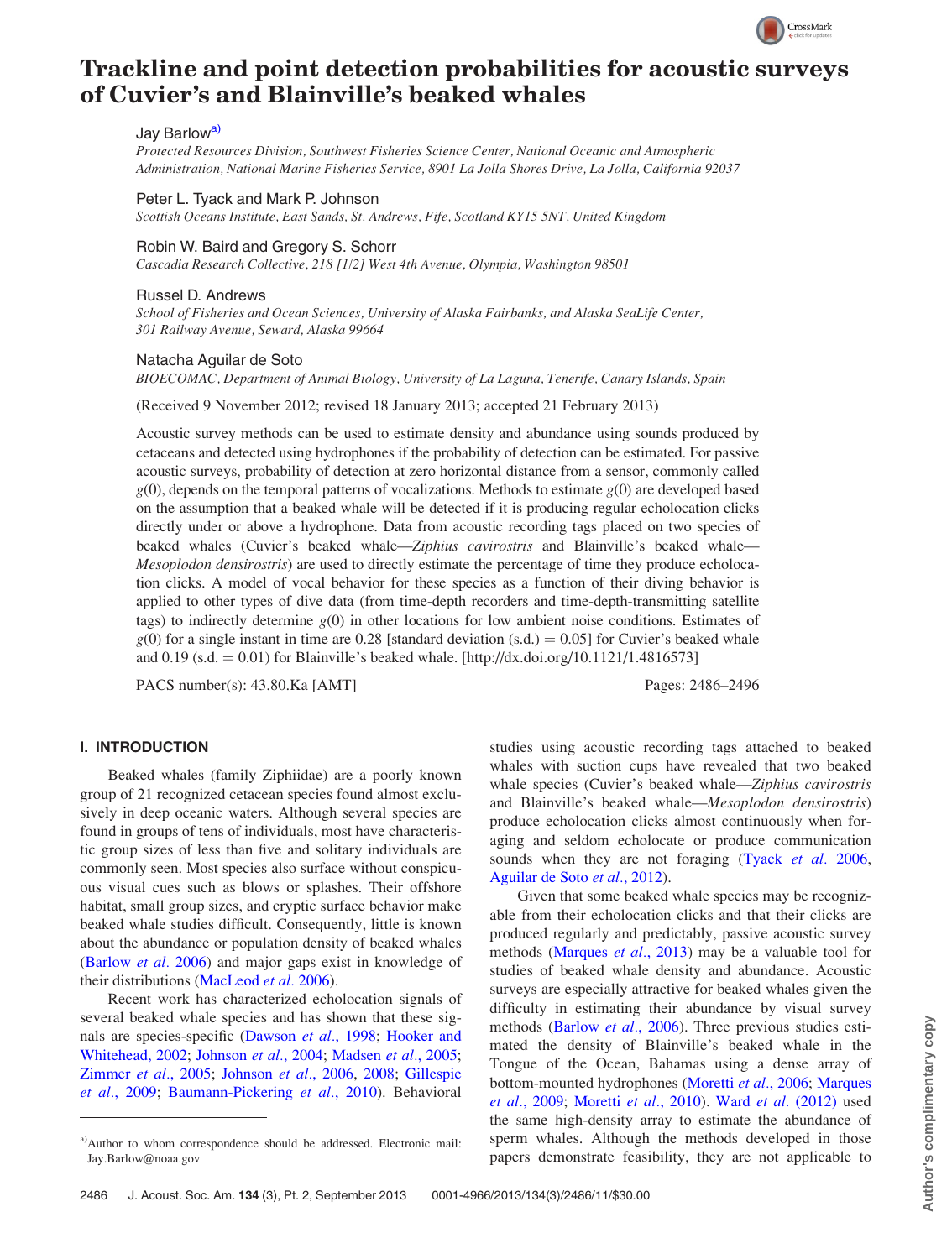<span id="page-1-0"></span>wider areas of the world's oceans that do not have dense hydrophone arrays. The development of distance sampling methods ([Buckland](#page-9-0) et al., 2001) using either towed hydrophones ([Barlow and Taylor, 2005](#page-9-0)) or individual fixed hydro-phones ([K](#page-10-0)üsel *et al.*[, 2011\)](#page-10-0) is needed to expand the use of passive acoustic surveys for beaked whales.

Distance sampling methods for density estimation require that the probability of detecting an individual animal or group of animals in the immediate vicinity of a survey platform is known or can be estimated [\(Buckland](#page-9-0) et al., [2001\)](#page-9-0). The decline in detection probability with increasing distance can then be estimated from empirical data collected on a survey (i.e., the observed detection distances), which allows density to be estimated based on a much larger sample of detections than would be possible if detections were limited to the immediate vicinity of the survey platform. For passive acoustic surveys, the survey platform can be a ship towing a hydrophone array (a line-transect survey) or an autonomous recording system with a hydrophone array anchored to the bottom (a point-transect survey). A drifting hydrophone array can also be treated as a point-transect survey if the drift speed is much slower than the speed of animal movement. In either case, an array of hydrophones is typically needed to estimate detection distances using one of several localization techniques for passive acoustic monitoring ([Zimmer, 2011](#page-10-0)). Distance sampling methods also exist that are based on detecting "cues," such as individual echo-location clicks [\(Marques](#page-10-0) et al., 2009) instead of detecting individual animals or groups of animals; these cue-counting methods will not be specifically addressed in this paper.

For group-based distance sampling methods, one of the key parameters is the probability of detecting a group of animals that is in the immediate vicinity of a hydrophone. Here, for simplicity, we use the term "group" to include either groups of whales or solitary individuals. For acoustic surveys of beaked whales, this value cannot be assumed to be 1.0 (certain detection) because beaked whales are silent for long periods of time (Tyack et al.[, 2006\)](#page-10-0). In distancesampling terminology,  $g(x)$  represents the probability of detecting a group at a horizontal distance  $x$  from the transect line (for line-transect surveys) or from the location of the autonomous recording hydrophones (for point-transect surveys). Because density is measured in animals per unit of surface area, distances  $x$  are measured from a line or point on the surface of the globe to the projection of the animals' location onto the globe and thus does not include a depth component. In this paper, we estimate  $g(0)$  or the probability of detecting beaked whales at zero horizontal distance. This probability depends jointly on the probability that a group of whales will be producing echolocation clicks and the probability that clicks will be detected if produced.

Recent technological advancements allow direct measurements of the acoustic behavior of Cuvier's and Blainville's beaked whales using acoustic recording tags attached by suction cups ([Johnson](#page-10-0) et al., 2004; [Tyack](#page-10-0) et al., [2006\)](#page-10-0). These studies have shown that the diving and acoustic behavior of both species is similar, but with some important differences. Both species commonly produce echolocation clicks only during deep and long dives, which we will term "foraging dives" ([Johnson](#page-10-0) et al., 2004; [Madsen](#page-10-0) et al., 2005). During a foraging dive, they begin clicking only when they have reached a depth of several hundred meters and quit producing clicks long before they return to the surface [\(Tyack](#page-10-0) et al.[, 2006](#page-10-0); [Arranz](#page-9-0) et al., 2011). The total time spent clicking (i.e., actively foraging) is much less than the total time of foraging dives (Fig. 2 in Tyack et al.[, 2006](#page-10-0)). Foraging dives in these studies were typically followed by several shorter, shallower dives. A similar pattern of long dives followed by a series of shorter, shallower dives has also been seen using other types of tags that do not record acoustic data (Baird et al.[, 2006](#page-9-0)). Characteristic dive profiles and clicking behaviors for both species are shown in Fig. 1.

For these two species, we use data from acoustic recording tags to estimate the probabilities that a group will be producing echolocation clicks. We also use these tag data to model the acoustic behavior of these beaked whales based on dive depth and duration. We apply this model to data from other types of tags that record depth and time but do not record acoustic data. We show that both types of tags show very similar patterns, and we pool tagging data from a variety of locations around the globe. Using data from both types of tags, we estimate the probability that the whales will be clicking at any instant in time, and from this we estimate acoustic  $g(0)$  for line- and point-transect surveys for Cuvier's and Blainville's beaked whales.

#### II. METHODS

#### A. Field data collection

The probability of acoustically detecting beaked whales is clearly dependent on the fraction of time they are producing echolocation clicks. The time spent clicking and the patterns of clicking and non-clicking periods were measured directly using acoustic recording tags that were attached to the animal with suction cups using a long pole (DTAGs— [Johnson and Tyack, 2003\)](#page-10-0). These tags digitally record 16-bit acoustic data to flash memory at 96- or 192-kHz sampling rates, typically for several hours. DTAGs also record pressure (depth) at a 50-Hz sampling rate. DTAGs were placed on Cuvier's beaked whales in the Ligurian Sea, Italy [\(Johnson](#page-10-0) et al., 2004) and on Blainville's beaked whales in the Canary Islands ([Johnson](#page-10-0) et al., 2004, [Aguilar de Soto](#page-9-0)



FIG. 1. Typical dive profiles for Blainville's beaked whale (left, individual #MdH1) and Cuvier's beaked whale (right, tag number zc03\_263a) tagged with DTAGs. Blue segments indicate foraging dives and red segments indicate periods of echolocations clicks. Light gray segments indicate nonforaging dives.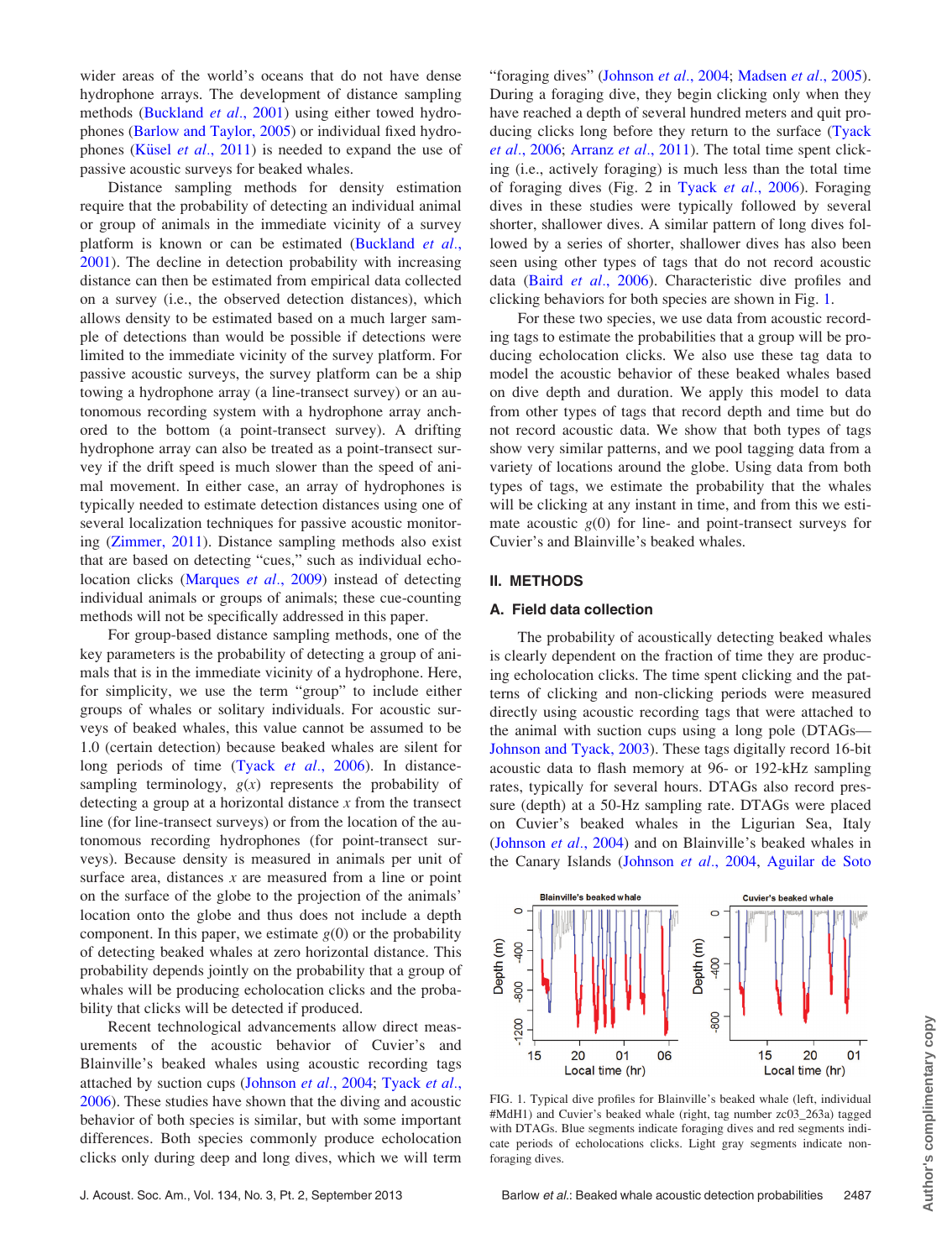<span id="page-2-0"></span>et al.[, 2012\)](#page-9-0) and in the Bahamas [\(Tyack](#page-10-0) et al., 2011). These tags were recovered with the aid of internal VHF transmitters, and data were downloaded and stored for later analysis. We did not use DTAG data that were collected during acoustic playback experiments (also known as behavioral response studies) because of the potential for behavioral changes in response to those sounds (Tyack et al.[, 2011](#page-10-0)). Because tagging itself may also affect normal diving and acoustic behavior, we tested whether the duration of the first foraging dive and the first inter-dive interval (the time between the first and second foraging dives) after tagging were significantly different than those of subsequent foraging dives, and we excluded the first foraging dives if either duration or interval were significantly different.

DTAG data show that acoustic behavior is so tightly tied to diving behavior that acoustic behavior could be accu-rately predicted from diving behavior alone (see Sec. [III](#page-4-0)). Consequently, we expanded our geographic coverage and increased sample size by including studies that used tags that only recorded diving behavior. Time-depth recorders (Wildlife Computers Mk8 and Mk9 TDRs) were attached by suction cups to Cuvier's and Blainville's beaked whales off Hawaii using either a crossbow or pole deployment method (Baird et al.[, 2006, 2008](#page-9-0)). TDR tags remained attached for a range of times from hours to days. They were recovered with the aid of VHF transmitters, and data were downloaded and stored for later analysis. Satellite-linked time-depth recorders (SLTDRs) (Wildlife Computers Mk10-A tags in the LIMPET configuration) were deployed from an air rifle ([Andrews](#page-9-0) et al., 2008) and attached with barbed darts on Cuvier's beaked whales off Hawaii and Southern California ([Schorr](#page-10-0) *et al.*, 2011). Summary data including durations of each dive and surfacing series and maximum depth of each dive were transmitted via satellite. Not all dive or surfacing series were represented in SLTDR data due to limited satellite overpasses, but much longer tag durations (averaging approximately six weeks) were achieved with SLTDR tags.

For all tag data, we use only complete cycles of a foraging dive and the subsequent inter-dive interval before the next foraging dive (in the sense of [Arranz](#page-9-0) et al., 2011). If a tag fell off or if SLTDR data were truncated during a foraging dive or during the subsequent inter-dive interval, we excluded both time periods from our analysis.

#### B. Statistical analyses of dive data

Multivariate analysis of variance (ANOVA) was used to determine factors that affect the duration of dives and interdive periods for foraging dives. Factors considered in this analysis include location (Table I), tag type (Table I), time of day (day or night as categories), and individual (repeated measure from the same tag deployment).

#### C. Estimation of detection probability

The probability of acoustically detecting beaked whales at zero horizontal distance,  $g(0)$ , is dependent on both the probability that the whales will be making sounds (echolocation clicks) and on the probability of detecting these sounds if they are made. In this paper, we make the simplifying assumption that vocalizing beaked whales will be detected with certainty if they are directly under a towed or floating hydrophone or directly over a bottom-mounted hydrophone. Based on sonar equations, [Zimmer](#page-10-0) et al. (2008) estimated that an individual echolocation click for a beaked whale would be detected with near certainty out to a horizontal range of  $\sim$ 700 m in low ambient noise conditions and that the detection probability would drop to near zero at a horizontal range of  $\sim$ 4000 m (for a click produced at a depth of 720 m and a receiver at 100 m). [Marques](#page-10-0) et al. (2009) used an empirical approach with bottom-mounted hydrophones at  $\sim$  2000 m depth and also found that a click could be detected with near certainty at zero horizontal distance if the receiver is centered on the axis of the focused beam, but that study found a greater maximum detection range of  $\sim 6000 \text{ m}$  (again, for on-axis clicks in quiet ocean conditions). For off-axis clicks, [Marques](#page-10-0) et al. (2009, their Fig. [3\)](#page-4-0) found that detection probability of a single click drops to 0.4–0.6 at zero horizontal distance. Beaked whales produce approximately 2–10 clicks per second [\(Baumann-Pickering](#page-9-0) et al.[, 2010\)](#page-9-0) and frequently change their orientation to scan for potential prey items ([Johnson](#page-10-0) et al., 2008). Consequently, if the probability of detecting a single click is high at zero horizontal distance, then we feel confident that the probability of

TABLE I. Summary results for tagging studies of beaked whale diving behavior, stratified by species, location, and type of tag. Foraging dives were identified based on presence of regular echolocation clicks (for DTAG data with acoustic recordings) or based on a (dive depth  $\times$  dive time) criteria if acoustic data were not available. Mean values are the average of the means for each individual. Standard errors of these means (in parentheses) are not available (N/A) if the number of tag deployments is less than 3.

| Species               | Location            | Tag type     | # Tag<br>deployments | # Foraging<br>dives | Mean foraging<br>dive time (min) | Mean time between<br>foraging dives (min) | Maximum foraging<br>dive depth (m) |
|-----------------------|---------------------|--------------|----------------------|---------------------|----------------------------------|-------------------------------------------|------------------------------------|
| Blainville's          |                     |              |                      |                     |                                  |                                           |                                    |
| beaked whale          | Canary Islands      | <b>DTAG</b>  | 13                   | 57                  | 46.6(1.4)                        | 87.5(12.5)                                | 783 (34)                           |
|                       | <b>Bahamas</b>      | <b>DTAG</b>  | 3                    | 20                  | 52.3(1.9)                        | 103.4(10.8)                               | 1023(95)                           |
|                       | Hawaii              | <b>TDR</b>   | 8                    | 103                 | 49.8(2.3)                        | 103.3(9.6)                                | 1068(53)                           |
|                       | All areas pooled    | All          | 24                   | 180                 | 48.9(1.2)                        | 96.8(6.7)                                 | 942 (44)                           |
| Cuvier's beaked whale | Ligurian Sea        | <b>DTAG</b>  | 11                   | 44                  | 53.7(3.7)                        | 43.1(7.4)                                 | 1076 (135)                         |
|                       | Hawaii              | <b>TDR</b>   | 2                    | 17                  | $66.2$ (N/A)                     | 85.5(N/A)                                 | 1273 (N/A)                         |
|                       | Hawaii              | <b>SLTDR</b> |                      | 32                  | 58.7 $(N/A)$                     | $60.2$ (N/A)                              | 1308 (N/A)                         |
|                       | Southern California | <b>SLTDR</b> | 2                    | 323                 | $67.0$ (N/A)                     | 107.1(N/A)                                | 1445 $(N/A)$                       |
|                       | All areas pooled    | All          | 16                   | 416                 | 59.4(3.2)                        | 66.1(10.3)                                | 1212(81)                           |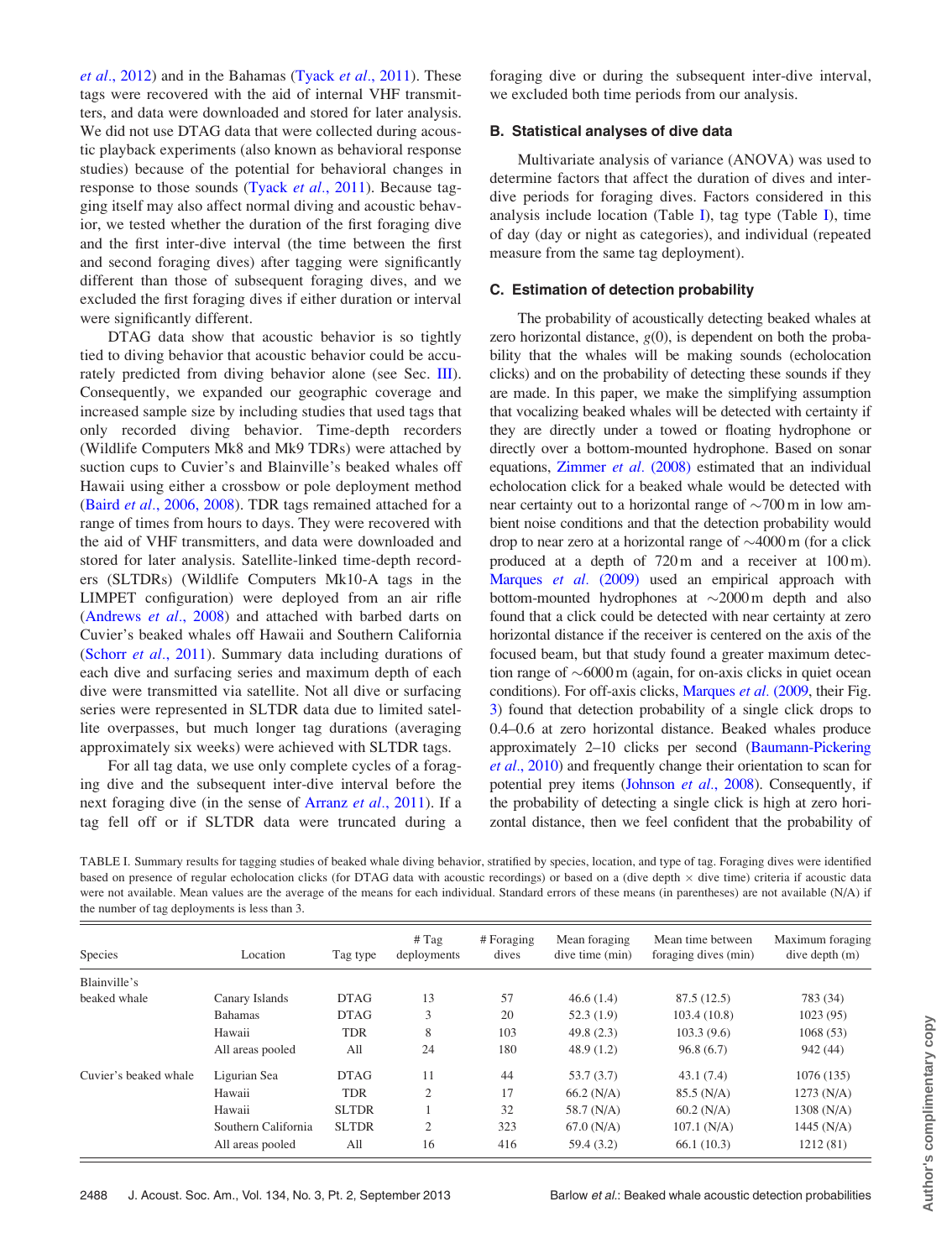detecting a group of beaked whales over a finite time period (say, 1 min) must be near certainty given that each individual is making multiple clicks every second. Making this assumption that foraging beaked whales will be detected with certainty at zero horizontal distance, the estimation of  $g(0)$  focuses on estimating the probability that a beaked whale will be producing echolocation clicks within a sampling time period. We assume that groups of multiple individuals will dive synchronously and so will be synchronous in producing echolocation clicks [\(Aguilar de Soto, 2006\)](#page-9-0), and thus we model detection probabilities of groups to be the same as for individuals (but see Sec. [IV](#page-6-0)).

#### 1. Line-transect g(0) estimation

The probability that a beaked whale will be foraging and producing regular echolocation clicks at a given instant can be estimated as the proportion of time spent actively foraging (and clicking). This instantaneous probability could be a direct estimate of acoustic  $g(0)$  for line-transect surveys if detections were limited to those beaked whales that are actively foraging at the instant the hydrophone passes (i.e., at the closest point of approach). In reality, however, localization using acoustic signals is harder than detection, and it is not always possible to accurately identify the point of closest approach. The problem of determining the instant of closest approach can be side-stepped and samples sizes can be increased if  $g(0)$  is estimated for all detected beaked whales over a finite time window. Some of these detections will include animals ahead of the ship, which are foraging at the time they are detected but which stop foraging by the time of closest approach. Similarly, some of these detections will include animals that are not foraging at the time of closest approach but which start foraging and are detected acoustically after the hydrophone passes them. This situation is similar to the visual detection of animals at the surface using aerial surveys when they are intermittently available and are visible some distance ahead and/or behind the aircraft [\(McLaren, 1961](#page-10-0); [Barlow](#page-9-0) et al., [1988;](#page-9-0) Laake et al.[, 1997](#page-10-0)). From Eq. (5) in [Laake](#page-10-0) et al. [\(1997\)](#page-10-0), the probability of detecting an animal at zero perpendicular distance is given by

$$
g(0) = (E(a) + w)/(E(a) + E(u)),
$$
\n(1)

where  $E(a)$  = expected value of the time available to be detected (foraging time),  $E(u)$  = expected time unavailable to be detected (time between foraging episodes), and  $w$  $=$  time window  $[w \ll E(u)]$  during which an animal could be detected.

If beaked whales can be acoustically detected at a range of  $k$  (on the transect line, either in front of or behind the survey vessel), the time window,  $w$ , is equal to twice this range divided by the survey speed,  $v$ ,

$$
w=2*k/v.
$$

This approach assumes that survey speeds are greater than typical speeds of animal movement. Here we use means to represent expected values. An approximate variance for  $g(0)$  associated with a finite time window is estimated using the delta method [\(Seber, 2002\)](#page-10-0).

#### 2. Point-transect g(0) estimation

Most point-transect estimates of animal density or abundance are based on short, discrete time periods that are separated from each other by sufficient time to reduce the temporal autocorrelation in the samples [\(Buckland](#page-9-0) et al., [2001](#page-9-0)). Samples that are very close together in time are not independent and provide redundant information. Use of long samples can result in a bias caused by movement of the animals into or out of detection range ([Buckland, 2006\)](#page-9-0). A common scenario for acoustic point-transect data is to record on a duty cycle, say 6 min each hour. Even if recording is continuous, discrete sub-samples separated in time can be used for point-transect analysis. Detections of the same individuals in multiple time periods does not bias density estimates, but if this is common, variance estimates need to account for this lack of independence between samples.

The instantaneous probability of acoustic detection can again be used as an estimate of acoustic  $g(0)$  if it is applied to a single instant in time (e.g., the "snapshot" method of [Buckland, 2006\)](#page-9-0). For example, if a 6-min sample period is used, the instant of sampling could be defined as the midpoint of this period, and acoustic detections should be included only if the animals are actively foraging at this instant. The entire sampling period could be used to help determine whether clicking was likely occurring at the midpoint, but detections would be only included if this is true. In practice, however, it may not be possible to determine whether a distant group of acoustically detected beaked whales is clicking at any given instant because detection of the clicks will vary with the orientation of the animal, and reception will therefore fade in and out. This problem of determining clicking at a specific instant can be side-stepped and sample size can be increased by estimating  $g(0)$  for the entire sample period. The same formula [Eq. (1)] is appropriate, but in this case  $w$  is equal to the duration of the sample period.

#### 3. Robust estimates of uncertainty

Multiple dives for one tag deployment cannot be considered as independent samples for making inference or estimating parameters to describe diving behavior. Successive dives by the same individual over a short period are likely to be more similar than dives made by different individuals or even dives made by the same individual several days apart. For estimating uncertainty in parameter estimates, we consider a single tag deployment to be the basic unit of sampling. In estimating the standard error of dive parameters within a sampling location, we treated the mean values for each individual as a sample. Similarly, individuals in one location are likely to have more similar diving behavior than would individuals in different locations. In estimating the standard error of dive parameters for all locations pooled, we treated the mean value for each location as a sample. Individual dives were treated as replicate samples only in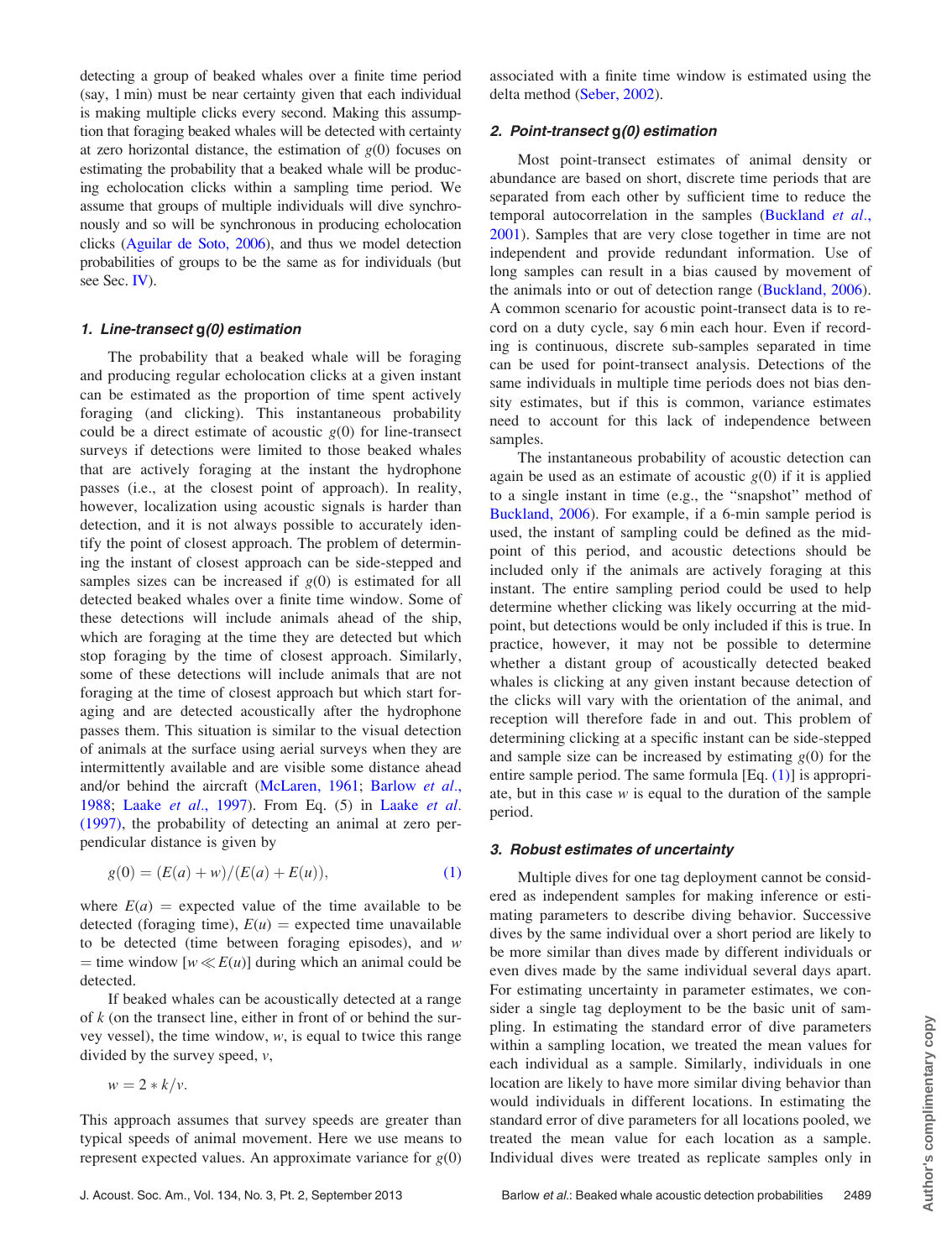<span id="page-4-0"></span>

FIG. 2. Comparison of foraging dive durations and inter-dive intervals for the first foraging dive after tagging (open circles) and for all other foraging dives (closed circles) for Blainville's and Cuvier's beaked whales. Only DTAG data are included and foraging dives are identified based on the presence of echolocation clicks.

ANOVA that specifically included effects due to individual differences.

#### III. RESULTS

#### A. Tagging studies

Various types of tags that record dive behavior were deployed on a total of 16 Cuvier's beaked whales and 24 Blainville's beaked whales at various locations around the world (Table [I](#page-2-0)). These tag data are from studies that were designed for other purposes. The species tagged and tagging locations were based on the availability of animals, calm seas, and tags and were not based on any statistical design. The only area where both species were tagged and where more than one type of tag was used is Hawaii. In analyses of behavioral differences, this lack of a factorial design prevents a clear separation of differences due to tag type from differences in tagging location.

All acoustic recording tags (DTAGs) showed the same pattern of acoustic behavior as had been noted in previous analyses (Tyack et al.[, 2006\)](#page-10-0). Both species of beaked whales initiated echolocation only during their descent in a long, deep dive and continued making clicks until the end of the foraging part of these dives (Fig. [1\)](#page-1-0). Like other authors ([Johnson](#page-10-0) et al., 2004; [Madsen](#page-10-0) et al., 2005), we infer that these long, deep dives with echolocation clicks are foraging dives. These foraging dives were typically followed by a series of shorter, shallower dives with no echolocation clicks, but at times two foraging dives were made with little time between them (Fig. [1,](#page-1-0) left panel). Compared to other foraging dives, the time between the first and second foraging dives after tagging (Fig. 2) is significantly different (longer) for Blainville's beaked whale (Kolmogorov–Smirnov (K/S) test,  $p = 0.03$ ) and for Cuvier's beaked whale (K/S test,  $p < 0.001$ ). The durations of the first foraging dives were also longer for both species (Fig. 2), but this difference was not significant (K/S test,  $p = 0.07$ ) and 0.13, respectively). The first foraging dive and inter-dive interval after tagging were excluded in analyses presented in the remainder of this paper for all tag types to reduce potential bias caused by the immediate response of animals to tagging.

Foraging dives from TDR tags and satellite-TDR tags are identified based on a multiplicative product of dive depth and dive time (Fig. 3). This product provides better separation of the modes between foraging and non-foraging dives than either dive depth or dive time if considered separately. Based on data from acoustic recording DTAGs, all of the foraging dives (those with echolocation clicks) are correctly classified using depth  $\times$  time criteria of 12500 m-min for Blainville's beaked whale and 25 000 m-min for Cuvier's beaked whale. Applying these criteria clearly separated dive data from all types of tags and all locations into two modes, which we interpret as non-foraging and foraging dives



FIG. 3. Frequency distributions of dive depths multiplied by dive times showing the modal separation of foraging and non-foraging dives. Data include all tag types and locations. Values of 12 500 m-min for Blainville's beaked whale and 25 000 m-min for Cuvier's beaked whale distinguish all foraging dives (those with echolocation clicks) from all non-foraging dives for the acoustic-recording DTAG data.

# **Author's complimentary copy**Author's complimentary copy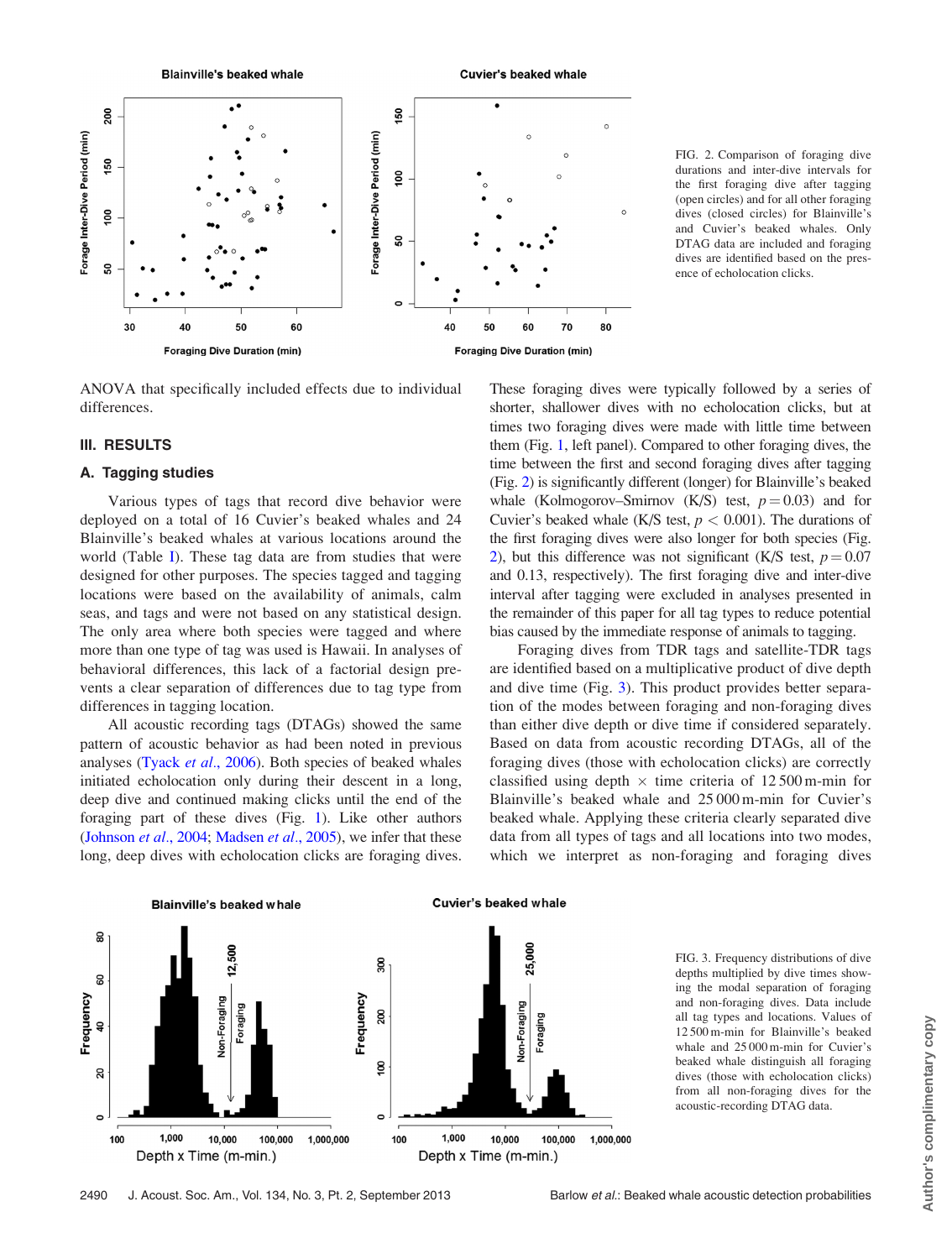<span id="page-5-0"></span>TABLE II. Average fraction of time spent in foraging dives and fraction of time actively foraging (producing regular echolocation clicks) for tagged beaked whales. Mean values for each location and tag type are the average of the means for each individual. Standard errors (in parentheses) are not available (N/A) if the number of tag deployments in a location is less than 3. Means and standard errors for all areas are calculated from the location/tag-type mean values. First foraging dives and inter-dive intervals after tagging are excluded. For DTAGs, the fraction of time actively foraging is measured directly based on the fraction of time clicking (both in bold). For other tag types, the fraction of foraging dives with active foraging is not estimated (N/E). For these tag types, the fraction of time actively foraging was estimated by multiplying the fraction of foraging dives with echolocation clicks (from DTAG data) by the fraction of total time in foraging dives.

| Species                   | Location            | Tag-type     | Fraction of total<br>time in foraging dives | Fraction of foraging<br>dive actively foraging | Fraction of total<br>time actively foraging |
|---------------------------|---------------------|--------------|---------------------------------------------|------------------------------------------------|---------------------------------------------|
| Blainville's beaked whale | Canary Islands      | <b>DTAG</b>  | 0.368(0.039)                                | 0.534(0.019)                                   | 0.192(0.014)                                |
|                           | <b>Bahamas</b>      | <b>DTAG</b>  | 0.339(0.019)                                | 0.571(0.036)                                   | 0.206(0.011)                                |
|                           | Hawaii              | <b>TDR</b>   | 0.332(0.025)                                | N/E                                            | 0.181(0.030)                                |
|                           | All areas pooled    | All          | 0.346(0.011)                                | 0.545(0.017)                                   | .193(0.007)                                 |
| Cuvier's beaked whale     | Ligurian Sea        | <b>DTAG</b>  | 0.569(0.041)                                | 0.588(0.019)                                   | 0.345(0.037)                                |
|                           | Hawaii              | <b>TDR</b>   | 0.441(0.025)                                | N/E                                            | 0.259(0.032)                                |
|                           | Hawaii              | <b>SLTDR</b> | $0.493$ (N/A)                               | N/E                                            | 0.290(N/A)                                  |
|                           | Southern California | <b>SLTDR</b> | $0.386$ (N/A)                               | N/E                                            | 0.227(N/A)                                  |
|                           | All areas pooled    | All          | 0.473(0.039)                                | 0.588(0.019)                                   | 0.280(0.025)                                |

(Fig. [3\)](#page-4-0). Foraging dives are identified based on these criteria in the remainder of this paper. Within foraging dives, the time spent actually foraging is identified as that time when beaked whales are producing echolocation clicks (i.e., from the start to end of regular clicking). There are occasional breaks in clicking during this interval due to pauses or the production of buzzes in which the clicks are much weaker ([Madsen](#page-10-0) *et al.*, 2005), but these comprise a small portion of the total clicking time.

The fraction of time in foraging dives is estimated as the duration of each foraging dive divided by the sum of its duration plus the duration of the next interval between foraging dives. Using the above criteria to identify foraging dives, multivariate ANOVA identifies several factors that affect the duration of dives and inter-dive periods for foraging dives. For Blainville's beaked whale, the fraction of time in foraging dives is not significantly related to location ( $p = 0.78$ ), tag type ( $p = 0.25$ ), or individual ( $p = 0.06$ ) but is significantly related to time-of-day  $(p = 0.007)$ . For Cuvier's beaked whale the fraction of time in foraging dives is not significantly related to time-of-day or individual ( $p = 0.86$ ) but is significantly related to location/tag type (both are confounded and cannot be considered separately) ( $p = 0.001$ ).

The overall percentage of time in foraging dives is estimated for each individual by summing the duration of all their foraging dives and dividing by the total sampled time period (including only complete cycles of a foraging dive and subsequent inter-dive period). Mean values for each sample location are calculated as the average of values for individuals, and overall means are calculated as the average over all location means (Table II). These percentages are higher for Cuvier's beaked whales (51%) than for Blainville's beaked whale (38%), and this pattern is observed in all of the study areas (Table II).

The fraction of each foraging dive during which beaked whales are actively foraging (and producing echolocation clicks) can be estimated directly from acoustic recording tags (DTAG data) (Fig. 4). Analysis of covariance shows that this fraction is not significantly related to dive time or individual for either species (ANOVA F-statistic,  $p > 0.05$ ), and for Blainville's beaked whale (which were tagged with DTAGs in multiple locations) this fraction was not significantly related to tagging location (ANOVA F-statistic,  $p = 0.48$ ). When both species were pooled, the fraction of each foraging dive with clicking did not differ between species, with dive time, or among individuals (ANOVA F-statistic,  $p > 0.05$ ).



FIG. 4. Fraction of foraging dives during which beaked whales were producing echolocation clicks (hence, actively foraging) plotted as a function of foraging dive duration. Data are from DTAGs deployed in the Canary Islands (closed circles), the Bahamas (open circles), and in the Ligurian Sea (open squares).

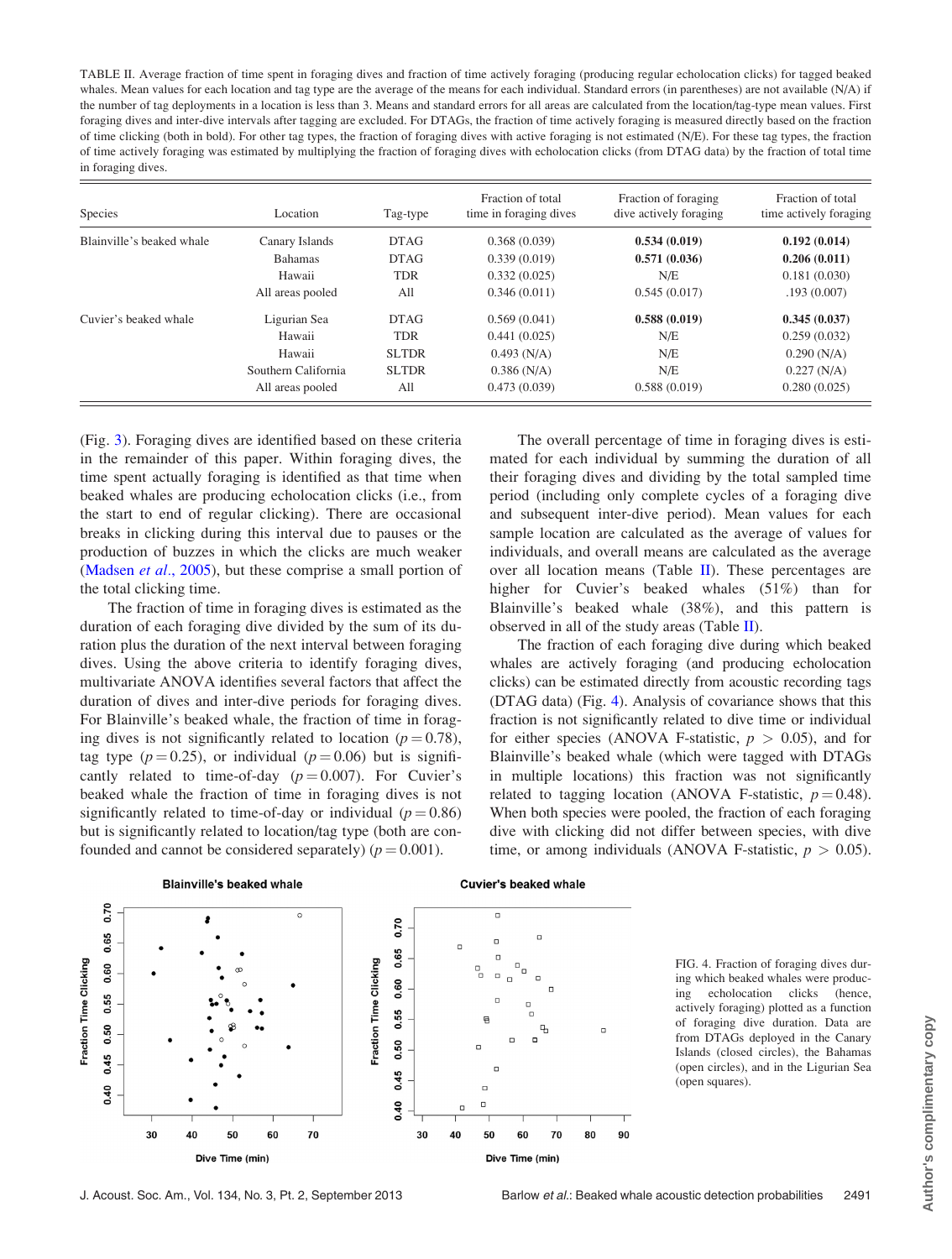<span id="page-6-0"></span>The mean fraction of time in all foraging dives with clicking is  $0.542$  (s.e.  $= 0.011$ ) for Blainville's beaked whales,  $0.571$  $(s.e. = 0.015)$  for Cuvier's beaked whale, and 0.553  $(s.e. = 0.009)$  for both species pooled. These species-specific values estimated directly from DTAG data are used to estimate the fraction of foraging dives with clicking for the other tag types, which did not record acoustic data.

The fractions of total time spent actively foraging and producing echolocation clicks are given in Table [II](#page-5-0) for each species, tagging location, and tag type. These mean values are measured directly from DTAG data and are estimated for the other two types of tags (foraging dives are identified by a dive time/depth criteria and the portions of foraging dives with echolocation clicks is based on the mean values from DTAG data). Overall, Cuvier's beaked whale produced echolocation clicks for a greater fraction of time (28%) than Blainville's beaked whale (19%), and the same pattern is seen in all locations.

#### B. Estimates of  $g(0)$

For both line- and point-transect acoustic surveys, the fractions of time spent actively foraging and echolocating are instantaneous estimates of  $g(0)$ . These instantaneous values for Blainville's beaked whale  $[mean = 0.19, standard]$ deviation  $(s.d.) = 0.01$ , standard error  $(s.e.) = 0.007$ ] and Cuvier's beaked whale (mean  $= 0.28$ , s.d.  $= 0.05$ ,  $s.e. = 0.025$ ) apply only to surveys that define acoustic detections based on an instant in time, such as the moment of closest approach in a line-transect survey or the mid-point of a sampling interval for point-transect surveys. Using this approach, acoustically detected beaked whales would not be used in abundance or density estimation unless they were producing echolocation clicks at these defined instants in time. If, instead, acoustic detections are made over some finite time window, estimates of  $g(0)$  need to account for this.

For line-transect acoustic surveys using towed hydrophone arrays, beaked whales that are located directly under the transect line can be detected at some distance ahead or behind the ship. The time interval over which beaked whales can be detected depends on this distance and on the speed of the ship. The dependence of  $g(0)$  on vessel speed and detection distance is illustrated in Fig. 5. Detection distance is modeled as a knife-edge function (all individuals are detected out to that distance and none at greater distance); however, the results would be similar using effective detection distance instead (the range out to which the number of vocalizing beaked whales that are undetected is equal to the number detected at greater range). We assume that animals are detected equally well ahead and behind the vessel. For a typical survey speed of  $18 \text{ km hr}^{-1}$  and a typical horizontal detection distance of  $2 \text{ km}$ ,  $g(0)$  would be 0.28 (s.e. = 0.01) for Blainville's beaked whale and  $0.39$  (s.e.  $= 0.03$ ) for Cuvier's beaked whale. Trackline detection probabilities for Cuvier's beaked whale are higher than for Blainville's beaked whale (Fig. 5) largely because that species spends a greater fraction of its time actively foraging.

For point-transect surveys of Blainville's and Cuvier's beaked whale, the probabilities of detecting a whale directly



FIG. 5. Trackline detection probabilities  $(g(0))$  for acoustic line-transect surveys of Blainville's beaked whale (top) and Cuvier's beaked whale (bottom) as functions of vessel speed and effective detection distance (1–3 km). Values are based on unweighted averages of all sampled areas and, thus, are appropriate to apply to a novel study area.

above a bottom-mounted hydrophone or directly below a floating hydrophone are illustrated in Fig. [6](#page-7-0) as functions of the time window over which detections are tallied. For point-transect surveys, the sampling window needs to be short to avoid bias caused by animal movement ([Buckland,](#page-9-0) [2006\)](#page-9-0), so a 10-min window was chosen as a maximum in this figure. For a 6-min time window, the detection probabilities are  $0.22$  (s.e.  $= 0.008$ ) and  $0.33$  (s.e.  $= 0.029$ ) for Blainville's and Cuvier's beaked whale (respectively).

#### IV. DISCUSSION

#### A. Diving and echolocation behavior

The diving and echolocation behaviors of Blainville's and Cuvier's beaked whales are, in many ways, ideal for estimation of their abundance and density using acoustic survey methods. Their diving patterns are very stereotyped, with long foraging dives followed by a series of surfacings and shorter, non-foraging dives (Baird et al.[, 2006](#page-9-0); [Tyack](#page-10-0) et al.[, 2006\)](#page-10-0). Echolocation signals are commonly produced only during the portion of the long foraging dives when they are deeper than several hundred meters. Some significant geographic and diurnal differences were found in their diving behavior (Table [I](#page-2-0)), but the magnitudes of these differences are relatively small. Indeed, the proportion of time during which echolocation clicks were produced in foraging dives did not differ among locations or even between species, indicating that this component of their diving behavior is extremely stereotyped.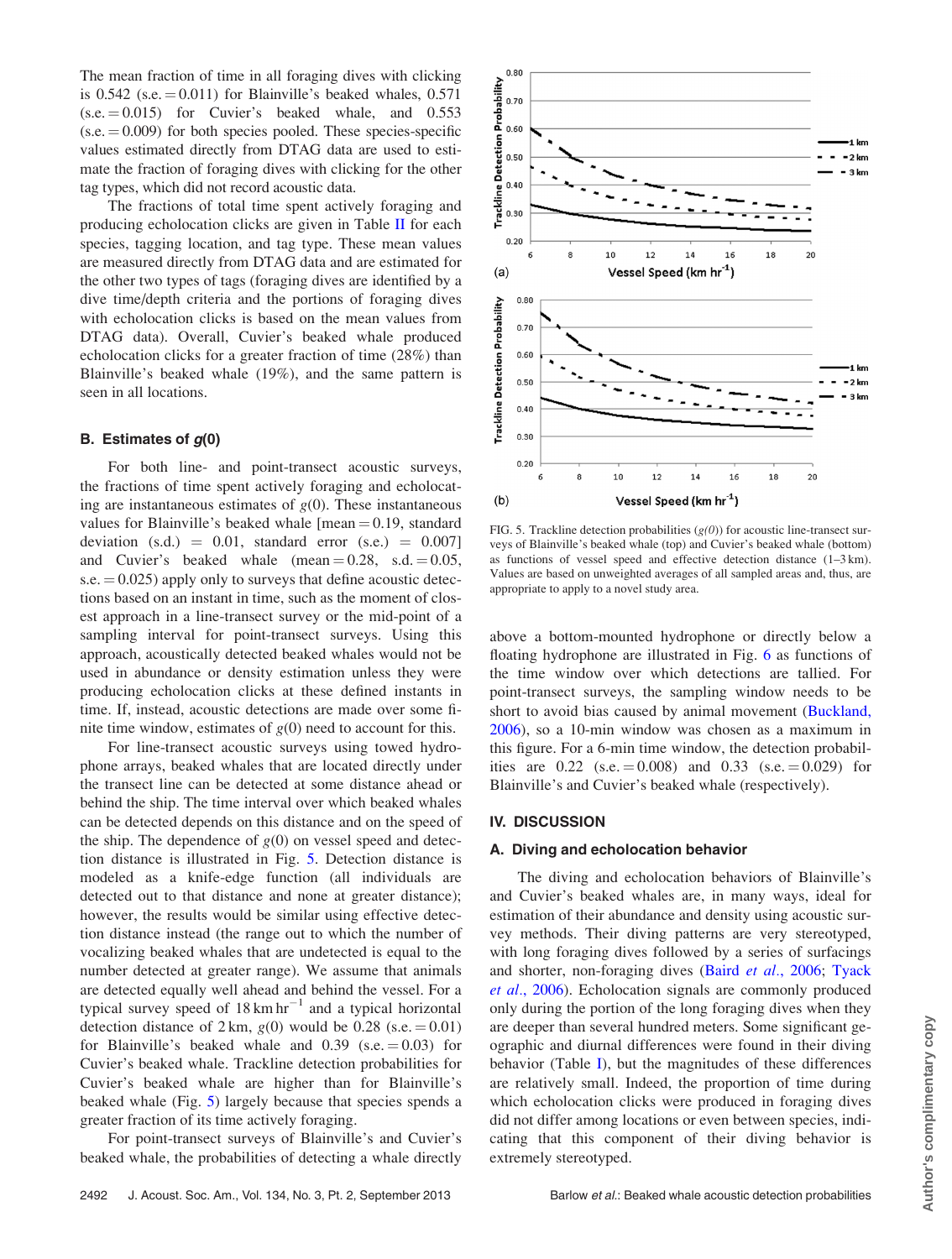<span id="page-7-0"></span>

FIG. 6. Detection probabilities at zero horizontal distance from a hydrophone  $[g(0)]$  for acoustic point-transect surveys of Blainville's and Cuvier's beaked whales as functions the time window over which detections are counted.

Although diving and foraging behavior is very stereotyped in beaked whales, we did find some significant differences in the fraction of time spent in foraging dives. The most notable difference was between species, with Cuvier's beaked whales spending more time in foraging dives than Blainville's beaked whales. For Blainville's beaked whale we also found significant diurnal differences (see also [Baird](#page-9-0) et al.[, 2008,](#page-9-0) whose analysis included a subset of our data), and for Cuvier's beaked whale we found significant difference with tag type/location. Differences among individuals were not significant for either species (using complete dive cycles as replicates). However, we expect that with larger sample sizes in more regions, we would find significant differences among individuals and among locations for both species. Although these differences appear to be small in our samples, we do not believe that beaked whales are all identical in their behavior. For this reason, we think that in making robust estimates of parameter uncertainty, it is more reasonable to treat individuals as replicates when generalizing results to a location and to treat locations as replicates when generalizing our results to unsampled locations. If diurnal differences in diving behavior are verified in future studies and if acoustic surveys are conducted at night, consideration should be given to estimating  $g(0)$  values that are specific to time-of-day.

The generality of our results is dependent on the assumption that tagged whale behavior is the same as that of beaked whales in the general population. We did not find any significant difference in the duration of the first foraging dive after tagging compared to all other foraging dives, which is the same result obtained by Tyack  $et \ al. (2006)$  $et \ al. (2006)$ using a subset of the same data. However, we did find that the first period between foraging dives after suction-cup tagging with DTAGs was significantly different (longer) than that for subsequent dives for both Blainville's and Cuvier's beaked whales. We consider this as likely evidence that tagging affects behavior of beaked whales immediately after tagging. Of course, it is also possible that this is an artifact of situations under which tagging is possible. If beaked whales are spending more time at the surface, they might be easier to tag and co-incidentally might be more likely to have longer inter-dive periods on subsequent surfacings. Also, our inference that tagging affects behavior immediately after tagging is based only on DTAG data, and a larger sample size is needed to investigate whether other tag types affect behavior in a similar way. Nonetheless, we consider it prudent to exclude the first foraging diving and first interdive period after tagging when making inference about beaked whale behavior. Additional studies are needed to determine whether tagging might have other, longer-term effects on beaked whale behavior. Longer-duration tags, such as suction-cup TDR tags and satellite-TDR tags could be used to examine how long any tagging effect might last. A better approach might be to monitor behavior prior to tagging using a completely passive method, such as an array of hydrophones.

To avoid biased estimates due to unnatural behavior, we did not use behavioral data collected during acoustic playback experiments using simulated Navy sonar. It is possible that our TDR- and SLTDR-tagged animals were exposed to actual Navy sonar during the period when we were monitoring their behavior. This is especially likely for the SLTDRtagged Cuvier's beaked whales that were tagged on the SCORE Naval Range off Southern California, where sonar exercises are common. We are assuming that "normal" behavior for beaked whales now includes occasional changes in diving habit in response to the human-caused perturbations that are common in each sampled area.

#### B.  $g(0)$  estimates

The estimates of  $g(0)$  for an instant in time are much less than 1.0, with values for Blainville's beaked whale being less than those for Cuvier's beaked whale. In general, Blainville's beaked whales produce echolocation clicks approximately 18–21 % of the time and Cuvier's beaked whales produce echolocation clicks approximately 23–35 % of the time (Table  $II$ ). Analytically, these instantaneous estimates of  $g(0)$  are, by far, the most straightforward to apply. The same values can be used for either point- or line-transect surveys if they are applied to an appropriate, pre-defined point in time (say the middle of a monitoring period for a point-transect survey or the time when a beaked whale passes abeam in a line-transect survey). Applying  $g(0)$  values over some time window for a point-transect survey requires either the assumption that beaked whales do not travel appreciable distances over that time period or requires additional information on movement patterns and a complicated model to account for that movement. Similarly, applying  $g(0)$  values over some time window associated with the movement of a survey vessel in a line-transect survey also requires additional information on the range at which beaked whales can be detected ahead or behind the vessel.

All of the estimates of  $g(0)$  presented here depend on the assumption that beaked whales are always detected when they are producing regular echolocation clicks directly under a near-surface hydrophone or directly over a bottommounted hydrophone (i.e., at zero horizontal distance). Although empirical evidence and propagation modeling provide some support for this assumption, it may not be valid at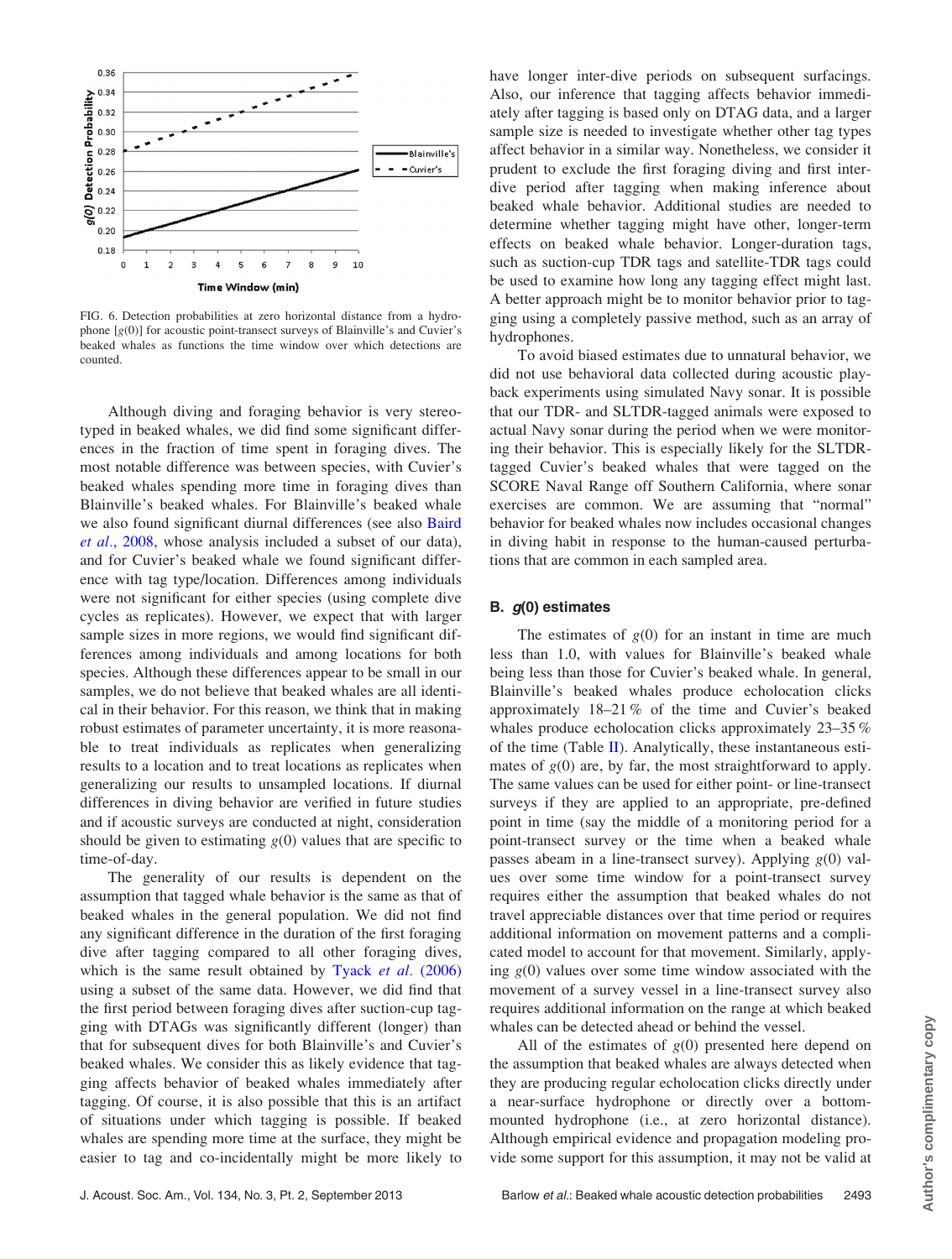all times or in all situations. The empirical data and propagation models are based on quiet ocean conditions, and vessel noise and other sources of ambient noise are likely to reduce the probability of detecting beaked whale clicks (Soto [et al.](#page-10-0), [2006\)](#page-10-0). Tagging data have shown that Cuvier's beaked whale dives can exceed 2 km depth (Schorr et al.[, 2011\)](#page-10-0), and the likelihood of detecting beaked whale echolocation clicks at the surface are likely to decrease with the depth of the whale. Beaked whales begin clicking when they are still descending, and a downwardly directed echolocation click is less likely to be detected on a near-surface hydrophone than on a bottom-mounted hydrophone. In general, we expect that our assumption that all beaked whales will be detected at zero horizontal distance will not always be true and that our  $g(0)$ estimates are therefore biased upward, which will lead to an underestimate of beaked whale abundance. In the future, empirical data may allow direct estimation of the fraction of foraging beaked whales that might be missed at zero horizontal distance. Our  $g(0)$  component based on the probability of clicking could then be multiplied by the  $g(0)$  component based on the probability of detection given clicking to estimate an overall  $g(0)$  that includes both.

We have also assumed that the probability of detection does not depend on group size and that a group of closely associated beaked whales forages synchronously and so produces echolocation clicks over the same interval as would a single animal [\(Aguilar de Soto, 2006](#page-9-0)). Although beaked whale groups typically surface and dive synchronously (within a minute or so), little is known about their underwater behavior. If clicking behavior is not strictly synchronous, then the probability of at least one individual in a group producing echolocation clicks will be higher than the probability estimated here for a solitary individual. DTAG data, such as that used here, could be analyzed in more detail to extract the echolocation behavior of other members within a group.

#### V. RECOMMENDATIONS

We recommend that the instantaneous (snapshot) approach to estimating detection probabilities  $[g(0)]$  should be used whenever possible in applying point- or line-transect surveys to beaked whales. Approaches that depend on using a finite time window for detections require additional information that is currently unavailable and difficult to obtain. The snapshot method is based on fewer assumptions and is analytically simple to apply. There may, however, be situations when the instantaneous approaches will not work for practical, logistical reasons.

For point-transect surveys, it is easy to define a sampling instant (say halfway through a sampling period), and only tally detections if beaked whales are producing echolocation clicks within a short time window around that instant. Given the ratio of  $g(0)$  values (Fig. [6\)](#page-7-0), a 6-min sampling period will result in a sample size of "detected" whales that is only about 11–17 % larger than for the sampling instant method. This increase in sample size is not sufficient to justify the use of the less robust time-window method. One practical limitation, however, is that not all echolocation clicks are detected. Clicks may be detected intermittently, depending on the orientation of the animals and the beam pattern of their echolocation clicks ([Marques](#page-10-0) *et al.*, 2009). This intermittent reception is not likely to be a large problem in the near vicinity of a sampling point because a close whale that is clicking continuously is likely to produce detectable echolocation clicks within a few minutes both before and after a defined sampling instant. However, the same is not necessarily true for more distant whales. Only a few echolocation clicks may be detectable from a distant whale during a sampling period and it may be impossible to determine whether the whale is clicking at the defined sampling instant. A key component of distance sampling with points is the ability to estimate the range from the detector to the detected whales, so we assume that distance can be estimated. Clicks are received more consistently from closer whales, so it is easier to determine whether a whale is clicking at a given instant by eliminating detections of distant beaked whales. This distance truncation, however, is likely to result in a much greater reduction in the sample size of detected whales than the reduction due to sampling an instant in time instead of a time window. Therefore, point sampling based on detections accumulated over a short period of time may still be a useful technique. Additional empirical studies are required to determine if the preferred "snapshot" approach is feasible.

Similarly, it is easy to define an instant in time to apply our instantaneous  $g(0)$  estimates to line-transect sampling. For example, samples could be limited to beaked whales that are producing echolocation clicks when the ship is at its closest point of approach. The point-of-closest-approach is a convenient instant to use because it is also the time period when echolocation clicks should be most consistently received. However, when beaked whales are at greater distances from the transect line and their echolocation clicks are received very intermittently, it may again be difficult to determine whether beaked whales are producing echolocation clicks at the precise time of closest approach. Again, horizontal detection distance (in this case, the horizontal distance at closest approach) can be used to eliminate distant detections and improve the ability to unambiguously determine whether detected beaked whales are producing echolocation clicks at a given instant. However, this criterion might also limit sample sizes. However, for line-transect surveys, unless beaked whale echolocation signals are detected near the time of closest approach, it might not be possible to estimate detection distance using the convergence of bearing angles [\(Barlow and Taylor, 2005\)](#page-9-0), so the time-instant criterion might not limit sample sizes much beyond the limitation already imposed by the need to estimate horizontal detection distance. Again, empirical data are needed to evaluate the feasibility of using the "snapshot" method for line-transect surveys.

The estimation of beaked whale abundance using acoustic detection and distance sampling methods is still in its infancy. To date, acoustic line-transect methods have not been used to estimate beaked whale abundance in any peer-reviewed publication, and point-transect methods have only been used in a very limited context of a dense array of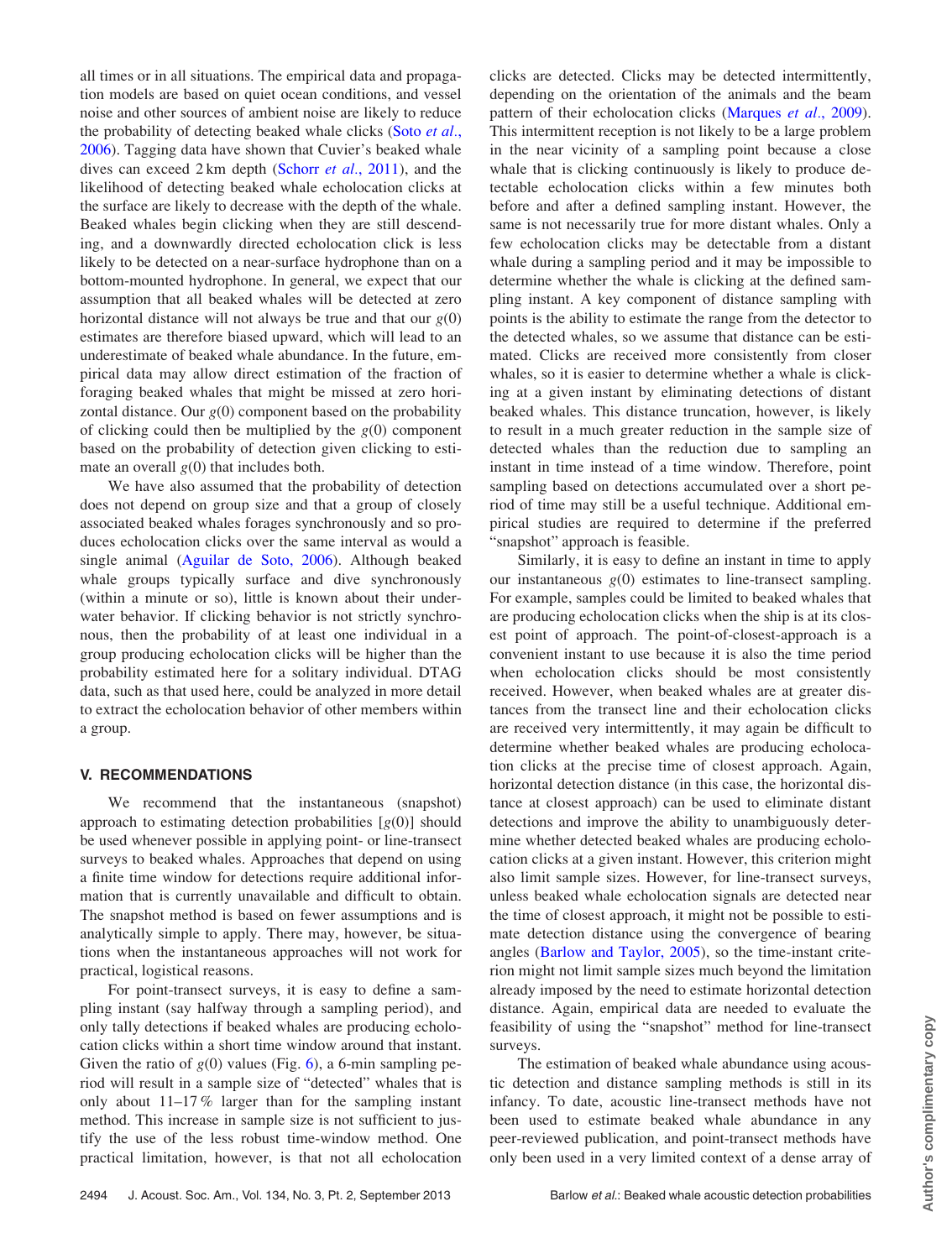<span id="page-9-0"></span>bottom hydrophones. In part, this is because of a lack of relevant estimates of acoustic detection probabilities,  $g(0)$ . We hope that the estimates of  $g(0)$  presented here based on the foraging patterns of tagged beaked whales will fill a gap and promote the broader use of acoustic tools to estimate beaked whale abundance. We anticipate that future research will be able to examine some of the assumptions we made and to improve upon these estimates. Some specific research recommendations follow.

- (1) Additional studies of the effects of tagging on beaked whale behavior by using multiple types of tags in a single location and by using longer-duration tags.
- (2) Empirical studies of the probability of detecting beaked whales at zero horizontal distance, especially for nearsurface hydrophones.
- (3) Empirical studies to determine how the probability of acoustic detection of beaked whales changes with horizontal range and observation interval for near-surface hydrophones.
- (4) Additional studies of the diving and acoustic behavior of groups of beaked whales, including more study locations and more beaked whale species.
- (5) Additional analysis of existing DTAG and hydrophone array data to examine the synchrony of echolocation behavior in groups of beaked whales.
- (6) More applications of distance sampling methods to estimate the density and abundance of beaked whales and to determine the feasibility of the snapshot approach applied to  $g(0)$  for line- and point-transect surveys.

#### ACKNOWLEDGMENTS

Tagging in Hawaii was conducted under Scientific Research Permit No. 731, 774, and 540-1811 issued by the U.S. National Marine Fisheries Service (NMFS). Dtagging in European waters was conducted under US NMFS permits 981-1578-02 and 981-1707-00 and annual permits from the Canary Islands Government to the University of La Laguna. Tagging in the Bahamas was conducted under US NMFS permits issued to John Boreman (Permit No. 1121-1900) and to Peter Tyack (Permit No. 981-1578), and issued by the Government of the Bahamas to the Bahamas Marine Mammal Research Organisation (Bahamas permit No. 01/ 09) and Ian Boyd (Bahamas permit Nos. 02/07 and 02/08). The Dtagging was approved by the WHOI and BMMRO Institutional Animal Care and Use Committees and the Animal Welfare and Ethics Committee of the University of St Andrews. Funding for this work was provided by the U.S. Navy (N45 and ONR), the U.S. Strategic Environmental Research and Development Program (www.serdp.org), the U.S. Chief of Naval Operations Submarine Warfare Division, the U.S. National Oceanic and Atmospheric Administration (National Marine Fisheries Service, Office of Science and Technology) (http://www.st.nmfs.noaa.gov/), U.S. National Oceanic and Atmospheric Administration Ocean Acoustics Program (http://www.nmfs.noaa.gov/pr/ acoustics/), NMFS's Southwest Fisheries Science Center, NMFS's Pacific Islands Fisheries Science Center, the M.R. and Evelyn Hudson Foundation, the Wild Whale Research

Foundation, the Joint Industry Program on Sound, National Ocean Partnership Program, the Packard Foundation, the Canary Islands Government, the Spanish Ministries of Defense and Environment, the project LIFE-Indemares, the Cabildo Insular de El Hierro, and the Marine Life Program of the International Association of Oil and Gas Producers (www.soundandmarinelife.org). N.A.S. is currently funded by a Marie Curie fellowship from the 7th EU Frame Program. This manuscript was improved by helpful reviews by Jeffrey E. Moore, William F. Perrin, and Jeffrey L. Laake. The authors gratefully acknowledge the invaluable support of field personnel in all tagging locations, especially Patricia Arranz, Alex Bocconcelli, Andrea Fais, Erin Falcone, Jeff Foster, Leigh Hickmott, Allan Ligon, Peter T. Madsen, Jacobo Marrero, Lucia Martin, Dan McSweeney, and Daniel Webster. We thank Dave Moretti and his team from the Marine Mammal Monitoring on Ranges, and the support from the Navy's Southern California Offshore Range.

- Aguilar de Soto, N. (2006). "Acoustic and diving behaviour of short-finned pilot whales (Globicephala macrorhynchus) and Blainville's beaked whales (Mesoplodon densirostris) in the Canary Islands. Implications on the effects of man-made noise and boat collisions," Ph.D. Dissertation, Department of Animal Biology, University of La Laguna, Tenerife, Canary Islands.
- Aguilar de Soto, N., Johnson., M., Tyack., P., Arranz, P., Revelli, E., Marrero, J., Fais, A., and Madsen, P. (2012). "No shallow talk: deep social communication of Blainville's beaked whales," Marine Mammal Sci. 18(2), E75–E92.
- Andrews, R. D., Pitman, R. L., and Balance, L. T. (2008). "Satellite tracking reveals distinct movement patterns for Type B and Type C killer whales in the southern Ross Sea, Antarctica," Polar Biol. 31, 1461–1468.
- Arranz, P., Aguilar Soto, N., Madsen, P. T., Brito, A., Bordes, F., and Johnson, M. (2011). "Following a foraging fish-finder: Fine-scale habitat use of deep-diving Blainville's beaked whales revealed by echolocation," PLoS ONE 6(12), e28353.
- Baird, R. W., Webster, D. L., McSweeney, D. J., Ligon, A. D., Schorr, G. S., and Barlow, J. (2006). "Diving behaviour and ecology of Cuvier's (Ziphius cavirostris) and Blainville s beaked whales (Mesoplodon densirostris) in Hawai'i," Can. J. Zool. 84, 1120–1128.
- Baird, R. W., Webster, D. L., Schorr, G. S., Mcsweeney, D. J., and Barlow, J. (2008). "Diel variation in beaked whale diving behavior," Marine Mammal Sci. 24, 630–642.
- Barlow, J., Ferguson, M., Perrin, W. F., Ballance, L. T., Gerrodette, T., Joyce, G., MacLeod, C. D., Mullin, K., Palka, D. L., and Waring, G. (2006). "Abundance and density of beaked and bottlenose whales (family ziphiidae)," J. Cetacean Res. Manage. 7, 263–270.
- Barlow, J., Oliver, C., Jackson, T. D., and Taylor, B. L. (1988). "Harbor porpoise (Phocoena phocoena) abundance estimation in California, Oregon and Washington: II. Aerial surveys," Fish. Bull. 86, 433–444.
- Barlow, J., and Taylor, B. L. (2005). "Estimates of sperm whale abundance in the northeastern temperate Pacific from a combined acoustic and visual survey," Marine Mammal Sci. 21, 429–445.
- Baumann-Pickering, S., Wiggins, S. M., Roth, E. H., Roch, M. A., Schnitzler, H.-U., and Hildebrand, J. A. (2010). "Echolocation signals of a beaked whale at Palmyra Atoll," J. Acoust. Soc. Am. 127, 3790–3799.
- Buckland, S. T. (2006). "Point transect surveys for songbirds: Robust methodologies," Auk 123, 345–357.
- Buckland, S. T., Anderson, D. R., Burnham, K. P., Laake, J. L., Borchers, D. L., and Thomas, L. (2001). Introduction to Distance Sampling: Estimating Abundance of Biological Populations (Oxford University Press, Oxford).
- Dawson, S. M., Barlow, J., and Ljungblad, D. (1998). "Sounds recorded from Baird's beaked whale, Berardius bairdi," Marine Mammal Sci. 14, 335–344.
- Gillespie, D., Dunn, C., Gordon, J., Claridge, D., Embling, C., and Boyd, I. (2009). "Field recordings of Gervais' beaked whales Mesoplodon europaeus from the Bahamas," J. Acoust. Soc. Am. 125, 3428–3433.